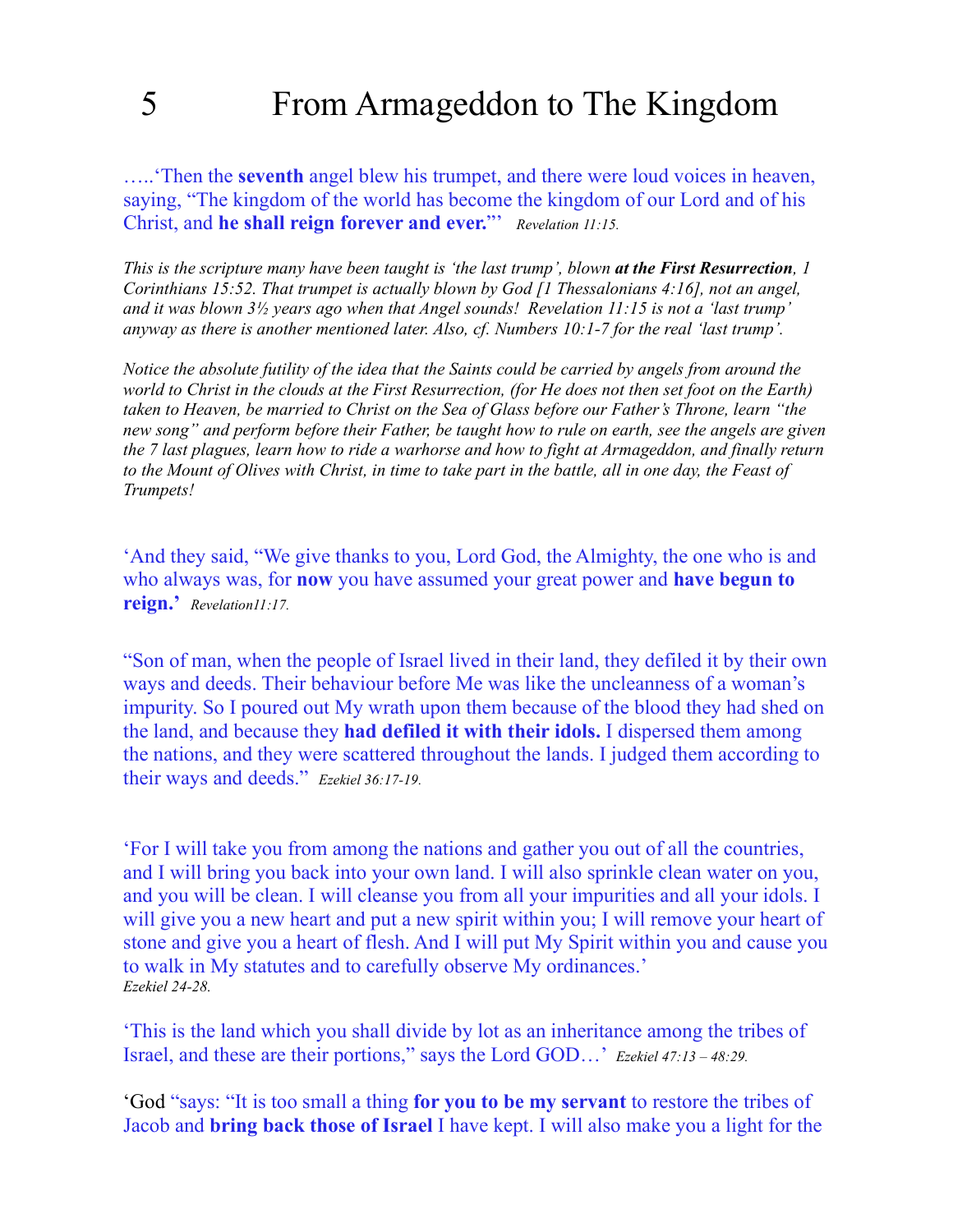Gentiles, that my salvation may reach to the ends of the earth." *Isaiah 49:6. We will act as 'the arm o the Lord' and deliver the remnant of Israel to Jerusalem.*

'This is what the Sovereign LORD says: "See, I will give a signal to the godless nations. They will carry **your little sons back to you** in their arms; they will bring your daughters on their shoulders.' NLT. *Isaiah:49:22.*

'I will say to the prisoners, 'Come out in freedom,' and to those in darkness, 'Come into the light.' **They will be my sheep**, grazing in green pastures and on hills that were previously bare. They will neither hunger nor thirst. The **searing sun will not reach them anymore.** For the LORD in his mercy will lead them; he will lead them beside cool waters.' NLT, *Isaiah 49:10.*

'I will bring you out from the peoples and gather you out of the countries where you are scattered, with a mighty hand and an outstretched arm, and with wrath poured out.' *Ezekiel 20:34.*

'Behold, I will bring them from the north country and gather them from the farthest parts of the earth, among them the blind and the lame, the pregnant woman and she who is in labor, together; a great company, they shall return here.' *Jeremiah 31:8.*

'Behold, these shall come from far: and, lo, these from the north and from the west; and these from the land of Sinim.' *(Probably Australia) Isaiah 49:12.*

'I will make you pass under the rod, and I will bring you into the bond of the covenant. **I will purge out the rebels** from among you, and those who transgress against me. I will bring them out of the land where they sojourn, but **they shall not enter the land of Israel.** Then you will know that I am the LORD.' *Ezekiel 20:37-38.*

'The nations raged, but your wrath came, and the time for the *(spiritually)* dead [cf. Matthew 8:22] to be judged, and for rewarding your servants, the prophets and saints, and those who fear your name, both small and great, and for destroying the destroyers of the earth.' *Revelation 11:18.*

'I will restore the fortunes of **my people Israel**, and they shall **rebuild the ruined cities** and inhabit them; they shall plant vineyards and drink their wine, and they shall make gardens and eat their fruit.' *Amos 9:14.*

"And in that day the mountains shall drip sweet wine, and the hills shall flow with milk, and all the streambeds of Judah shall flow with water; and a fountain shall come forth from the house of the LORD and water the Valley of Shittim. Joel 3:18. *This indicates that the Dead Sea will be greatly expanded and may even join with the Sea of Galilee, changing the climate of Israel!*